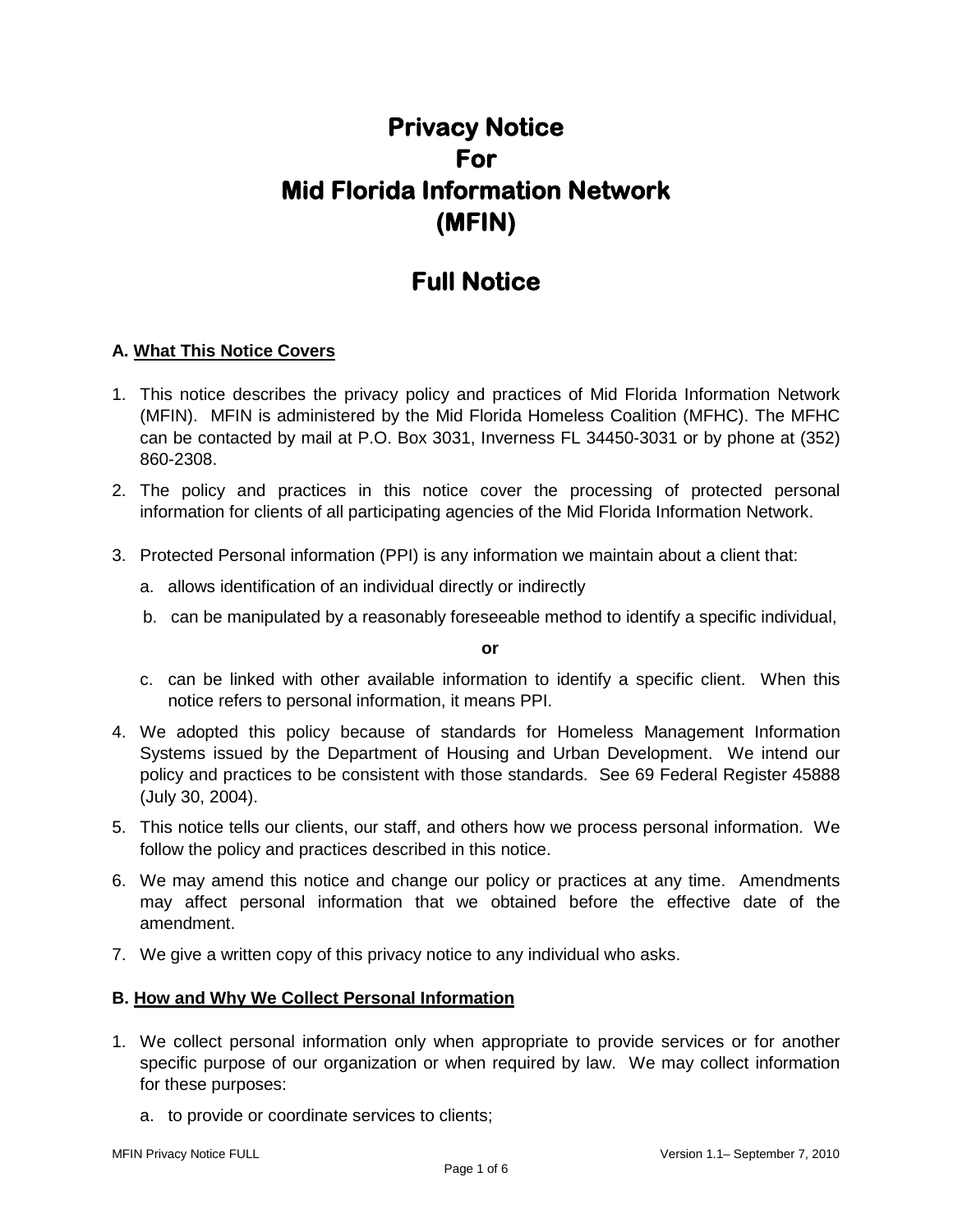- b. to locate other programs that may be able to assist clients;
- c. for functions related to payment or reimbursement from others for services that we provide;
- d. to operate our organization, including administrative functions such as legal, audits, personnel, oversight, and management functions;
- e. to comply with government reporting obligations;
- f. when required by law.
- 2. We only use lawful and fair means to collect personal information.
- 3. We normally collect personal information with the knowledge or consent of our clients. If you seek our assistance and provide us with personal information, we assume that you consent to the collection of information as described in this notice.
- 4. We may also get information about you from:
	- a. Individuals who are with you;
	- b. Other private organizations that provide services;
	- c. Government agencies;
	- d. Telephone directories and other published sources;
	- e. Other regular sources of information.
- 5. We post a sign at our intake desk or other location explaining the reasons we ask for personal information. The sign says:

*We collect personal information directly from you for reasons that are discussed in our privacy statement. We may be required to collect some personal information by law or by organizations that give us money to operate this program. Other personal information that we collect is important to run our programs, to improve services for homeless individuals, and to better understand the need of homeless individuals. We only collect information that we consider to be appropriate.*

## **C. How We Use and Disclose Personal Information**

- 1. We use or disclose personal information for activities described in this part of the notice. We may or may not make any of these uses or disclosures with your information. We assume that you consent to the use or disclosure of your personal information for the purposes described here and for other uses and disclosures that we determine to be compatible with these uses or disclosures:
	- a. to **provide or coordinate services** to individuals;
	- b. for functions related to **payment or reimbursement for services;**
	- c. to **carry out administrative functions** such as legal, audits, personnel, oversight, and management functions;
	- d. to **create de-identified (anonymous) information** that can be used for research and statistical purposes without identifying clients;
	- e. **when required by law** to the extent that use or disclosure complies with and is limited to the requirements of the law;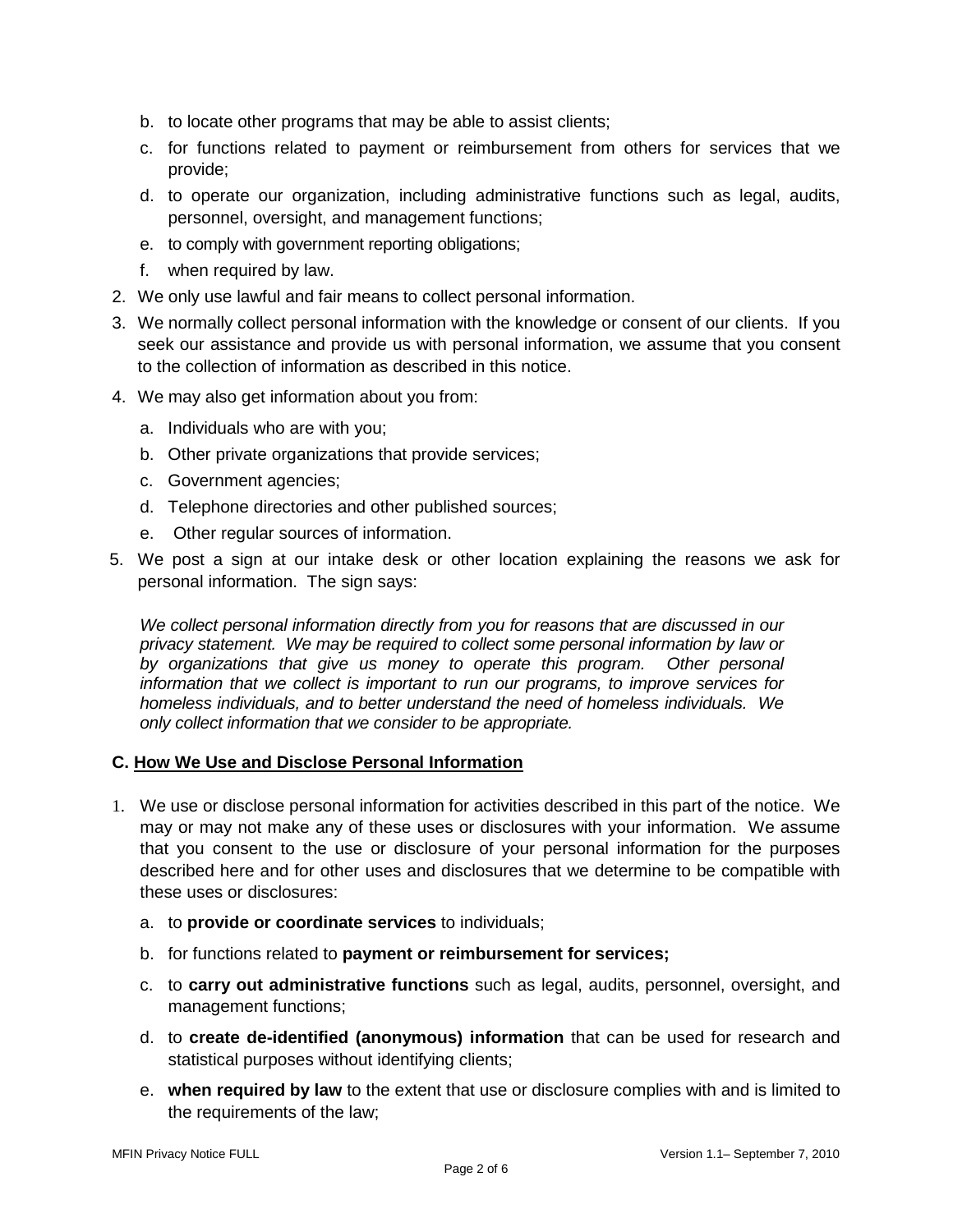- f. to **avert a serious threat to health or safety:** if
	- (1) we believe that the use or disclosure is necessary to prevent or lessen a serious and imminent threat to the health or safety of an individual or the public, **and**
	- (2) the use or disclosure is made to a person reasonably able to prevent or lessen the threat, including the target of the threat;
- g. to **report about an individual we reasonably believe to be a victim of abuse, neglect or domestic violence to a governmental authority** (including a social service or protective services agency) authorized by law to receive reports of abuse, neglect or domestic violence
	- (1) under any of these circumstances:
		- (a) where the disclosure **is required** by law and the disclosure complies with and is limited to the requirements of the law
		- (b) if the individual agrees to the disclosure, **or**
		- (c) to the extent that the disclosure is **expressly authorized** by statute or regulation, **and:** 
			- (I) we believe the disclosure is necessary to prevent serious harm to the individual or other potential victims, **or**
			- (II) if the individual is unable to agree because of incapacity, a law enforcement or other public official authorized to receive the report represents that the PPI for which disclosure is sought **is not intended to be used against the individual** and that an immediate enforcement activity that depends upon the disclosure would be materially and adversely affected by waiting until the individual is able to agree to the disclosure.

## **and**

- (2) when we make a permitted disclosure about a victim of abuse, neglect or domestic violence, we will promptly inform the individual who is the victim that a disclosure has been or will be made, except if:
	- (a) we, in the exercise of professional judgment, believe informing the individual would place the individual at risk of serious harm, **or**
	- (b) we would be informing a personal representative (such as a family member or friend), and we reasonably believe the personal representative is responsible for the abuse, neglect or other injury, and that informing the personal representative would not be in the best interests of the individual as we determine in the exercise of professional judgment.

## h. for **academic research purposes:**

- (1) conducted by an individual or institution that has a formal relationship with the CHO if the research is conducted either:
	- (a) by an individual employed by or affiliated with the organization for use in a research project conducted under a written research agreement approved in writing by a designated CHO program administrator (other than the individual conducting the research), **or**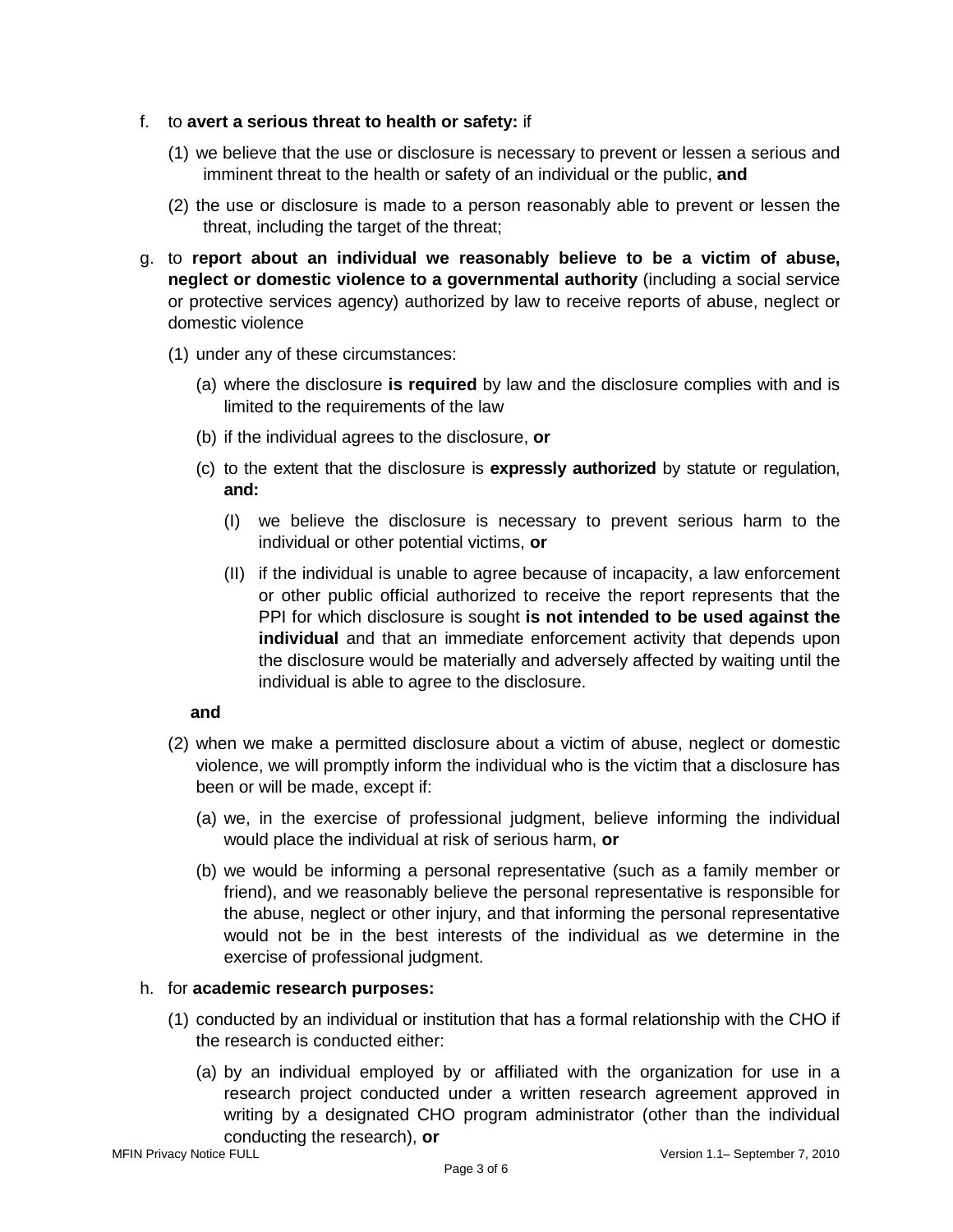(b) by an institution for use in a research project conducted under a written research agreement approved in writing by a designated CHO program administrator.

#### **and**

- (2) any written research agreement:
	- (a) must establish rules and limitations for the processing and security of PPI in the course of the research,
	- (b) must provide for the return or proper disposal of all PPI at the conclusion of the research,
	- (c) must restrict additional use or disclosure of PPI, except where required by law,
	- (d) must require that the recipient of data formally agree to comply with all terms and conditions of the agreement, **and**
	- (e) is not a substitute for approval (if appropriate) of a research project by an Institutional Review Board, Privacy Board or other applicable human subjects protection institution.
- i. to a law enforcement official **for a law enforcement purpose** (if consistent with applicable law and standards of ethical conduct) under any of these circumstances:
	- (1) in response to a lawful court order, court-ordered warrant, subpoena or summons issued by a judicial officer, or a grand jury subpoena,
	- (2) if the law enforcement official makes a **written request** for PPI that:
		- (a) is signed by a supervisory official of the law enforcement agency seeking the PPI,
		- (b) states that the information is relevant and material to a legitimate law enforcement investigation,
		- (c) identifies the PPI sought,
		- (d) is specific and limited in scope to the extent reasonably practicable in light of the purpose for which the information is sought, **and**
		- (e) states that de-identified information could not be used to accomplish the purpose of the disclosure.
	- (3) if we believe in good faith that the PPI constitutes **evidence of criminal conduct** that occurred on our premises;
	- (4) in response to an oral request for the purpose of **identifying or locating a suspect, fugitive, material witness or missing person** and the PPI disclosed consists only of name, address, date of birth, place of birth, Social Security Number, and distinguishing physical characteristics, **or**
	- (5) if
		- (a) the official is an authorized federal official seeking PPI for the provision of **protective services to the President** or other persons authorized by 18 U.S.C. 3056, or to foreign heads of state or other persons authorized by 22 U.S.C.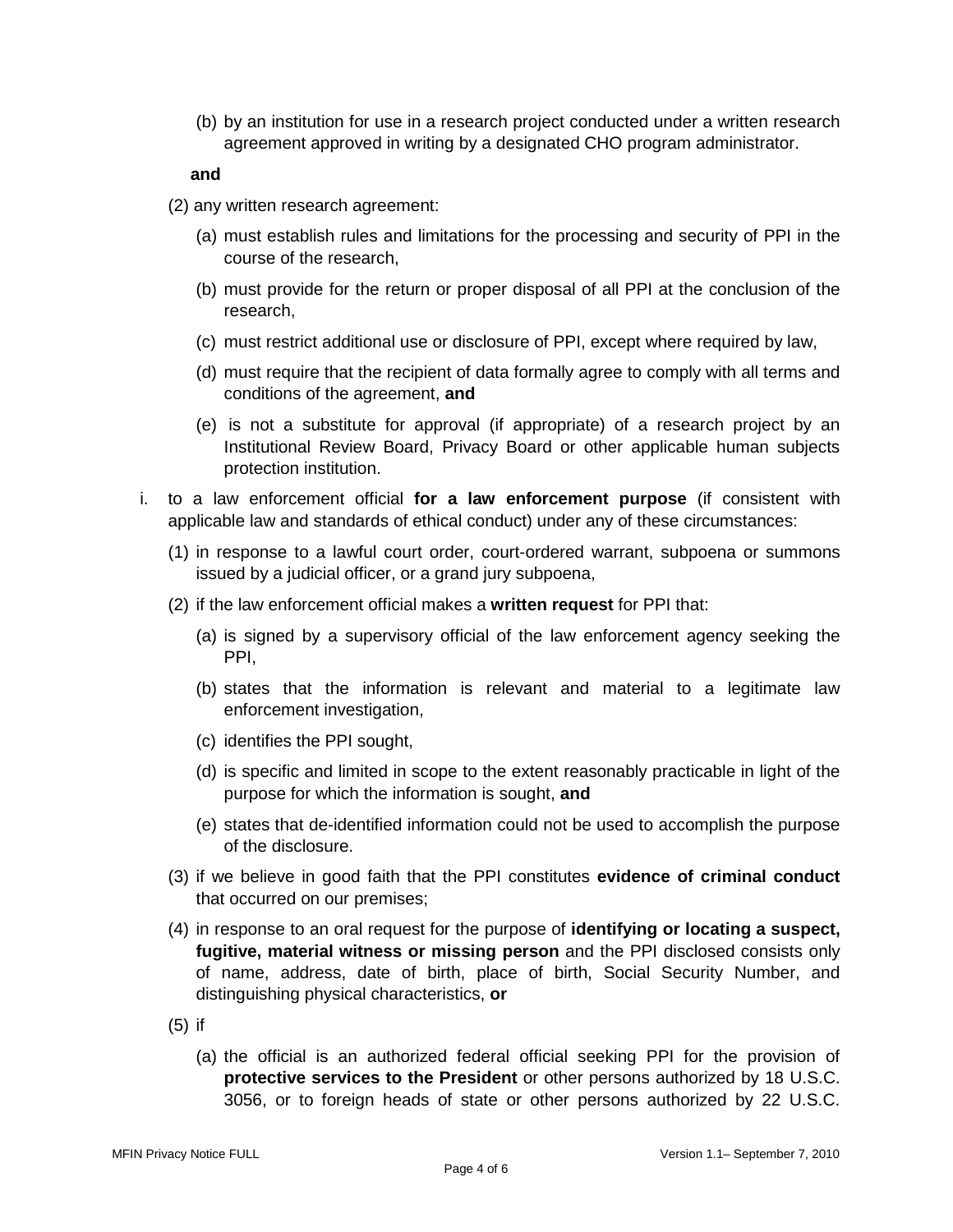2709(a)(3), or for the conduct of investigations authorized by 18 U.S.C. 871 and 879 (threats against the President and others), **and** 

(b) the information requested is specific and limited in scope to the extent reasonably practicable in light of the purpose for which the information is sought.

#### **and**

- j. to comply with **government reporting obligations** for homeless management information systems and for oversight of compliance with homeless management information system requirements.
- 2. Before we make any use or disclosure of your personal information that is not described here, we seek your consent first.

### **D. How to Inspect and Correct Personal Information**

- 1. You may inspect and have a copy of your personal information that we maintain. We will offer to explain any information that you may not understand.
- 2. We will consider a request from you for correction of inaccurate or incomplete personal information that we maintain about you. If we agree that the information is inaccurate or incomplete, we may delete it or we may choose to mark it as inaccurate or incomplete and to supplement it with additional information.
- 3. To inspect, get a copy of, or ask for correction of your information, ask any staff member for access.
- 4. We may deny your request for inspection or copying of personal information if:
	- a. the information was compiled in reasonable anticipation of litigation or comparable proceedings
	- b. the information is about another individual (other than a health care provider or homeless provider)
	- c. the information was obtained under a promise or confidentiality (other than a promise from a health care provider or homeless provider) and if the disclosure would reveal the source of the information, **or**
	- d. disclosure of the information would be reasonably likely to endanger the life or physical safety of any individual.
- 5. If we deny a request for access or correction, we will explain the reason for the denial. We will also include, as part of the personal information that we maintain, documentation of the request and the reason for the denial
- 6. We may reject repeated or harassing requests for access or correction.

## **E. Data Quality**